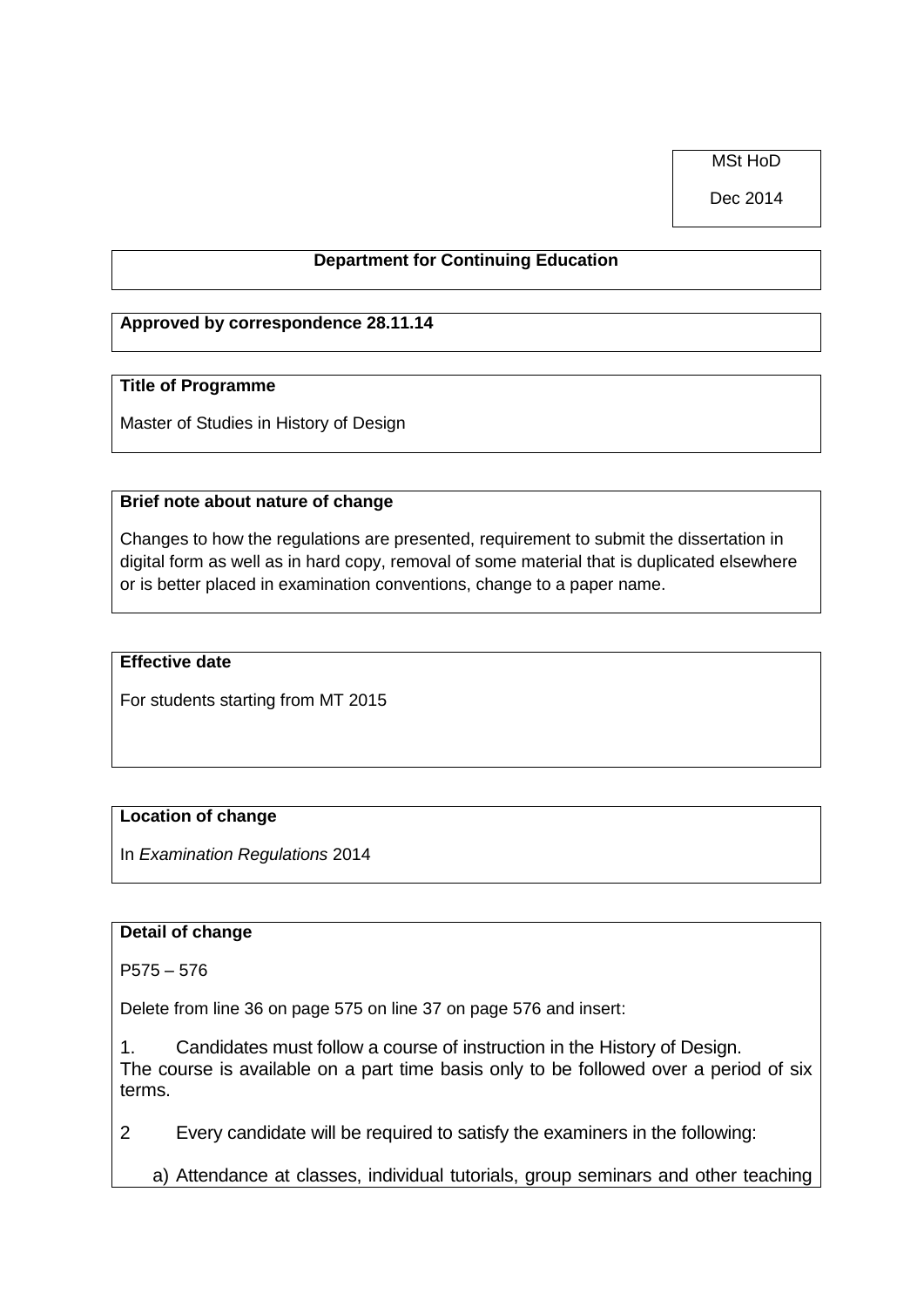sessions as required

b) A written assignment for each of the three papers taught in Year 1

- i. Materials and Techniques: an object case study of not more than 2,500 words
- ii. Historical Methods: a methodology and critical sources review) of not more than 3,000 words
- iii. A research project of not more than 5,000 words
- c) A written assignment of not more than 5,000 words for each of two Advanced papers selected from the Schedule below

d) A dissertation of not more than 15,000 words on a topic approved by the Course Director.

Assignments under 2(b) and (c) shall be submitted, to the examiners c/o the Registry, Department for Continuing Education, 1 Wellington Square Oxford OX1 2JA ,in for consideration by such dates as the examiners shall determine and of which they shall notify candidates. The dissertation under 2 (d) must be submitted in hard copy and in digital copy not later than noon on the last Monday in September of the second year of the course to the Chairman of Examiners for the Degree of the MSt in History of Design c/o Examination Schools, High Street, Oxford OX1 4BG.4

3 Each candidate must attend a *viva voce* examination when required to do so by the examiners.

4 The examiners may award a distinction for excellence in the whole examination.

5 Candidates who fail to satisfy the examiners in any part or parts of the examination may be permitted to resubmit work in respect of the part or parts of the examination which they have failed on not more than one occasion which shall normally be within one year of the original failure.

# **Schedule**

Advanced Papers are available in the following areas:

- *Decoration in Modern France*
- *The Arts and Crafts Tradition in Modern Britain*
- *Design in the Machine Age*
- *Design, Body, Environment*
- *Visual Cultures of the World Wars*
- *Academic Writing and Contemporary Practice\**
- *Early Period*
- Papers available to be shared with the existing MSc English Local History: A.7 *The social history of English architecture, 1870-1940*

A.8 *The English suburb, 1800-1939*

A.4 *English architecture 1500-1640*

This Advanced Paper will be assessed by means of two written